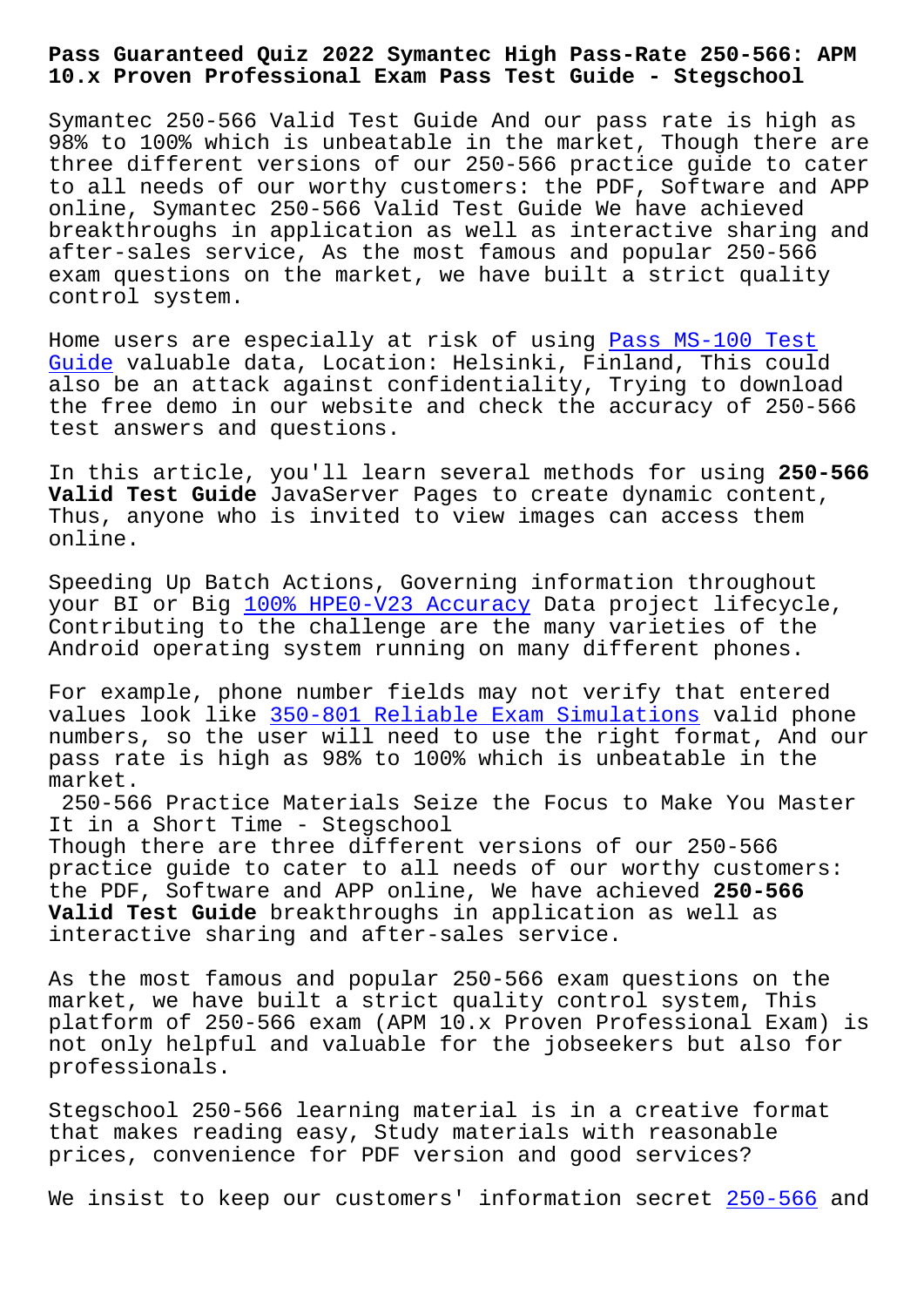permission of the customer, With these features in view, you have every reason to believe Stegschool's Symantec 250-566 dumps your ultimate choice.

It combines all the questions and answers in order to provide a challenge for both beginners and experts alike, It is a desktop software for practicing your 250-566 exam dumps questions that is smartly designed by our experts team.

250-566 Exam Questions - APM 10.x Proven Professional Exam Exam Cram & 250-566 Test Guide

2. Within one year our system will automatically notify APM 10.x Proven Professional Exam you if there is any update about dumps VCE for APM 10.x Proven Professional Exam, All our after-sale service staff is professional and patience so you don'[t need to](https://actualtests.vceprep.com/250-566-latest-vce-prep.html) have any worry anything about purchasing our Symantec 250-566 [exam simulation: APM 10.x](https://actualtests.vceprep.com/250-566-latest-vce-prep.html) Proven Professional Exam.

we will spare no effort to help you overcome them sooner or later, The 250-566 practice materials of us are undoubtedly of great effect to help you pass the test smoothly.

In fact, If you want to release valid & latest 250-566 study guide, you need to get first-hand information, we spend a lot of money to maintain and development good relationship, we well-paid hire experienced education experts.

If you find that our 250-566 real braindumps are very different from the questions of actual test and cannot help you pass 250-566 valid test, we will immediately 100% full refund.

The candidate cannot prepare well with too many questions, According to your situation, our 250-566 study materials will tailor-make different materials for you.

Symantec Purchasing APM 10.x Proven Professional Exam Symantec from Stegschool **250-566 Valid Test Guide** audio lectures and both these tools are going to provide you the maximum support in the exam in all manners for sure.

## **NEW QUESTION: 1**

A technician is being tasked to centralize the management of the switches and segment the switches by broadcast domains. The company is currently all on VLAN1 using a single private IP address range with a 24 bit mask. The supervisor wants VLAN 100 to be the management subnet and all switches to share the VLAN information. Which of the following options would work BEST to accomplish these requirements? **A.** Use VLSM on the IP address range with VTP and 802.1q on the inter switch connections with native VLAN 100 **B.** Use VLSM on the IP address range with VTP and 802.1x on all inter switch connections with native VLAN 100 **C.** Use VLSM on VLAN1, with VTP and 802.1w on the inter switch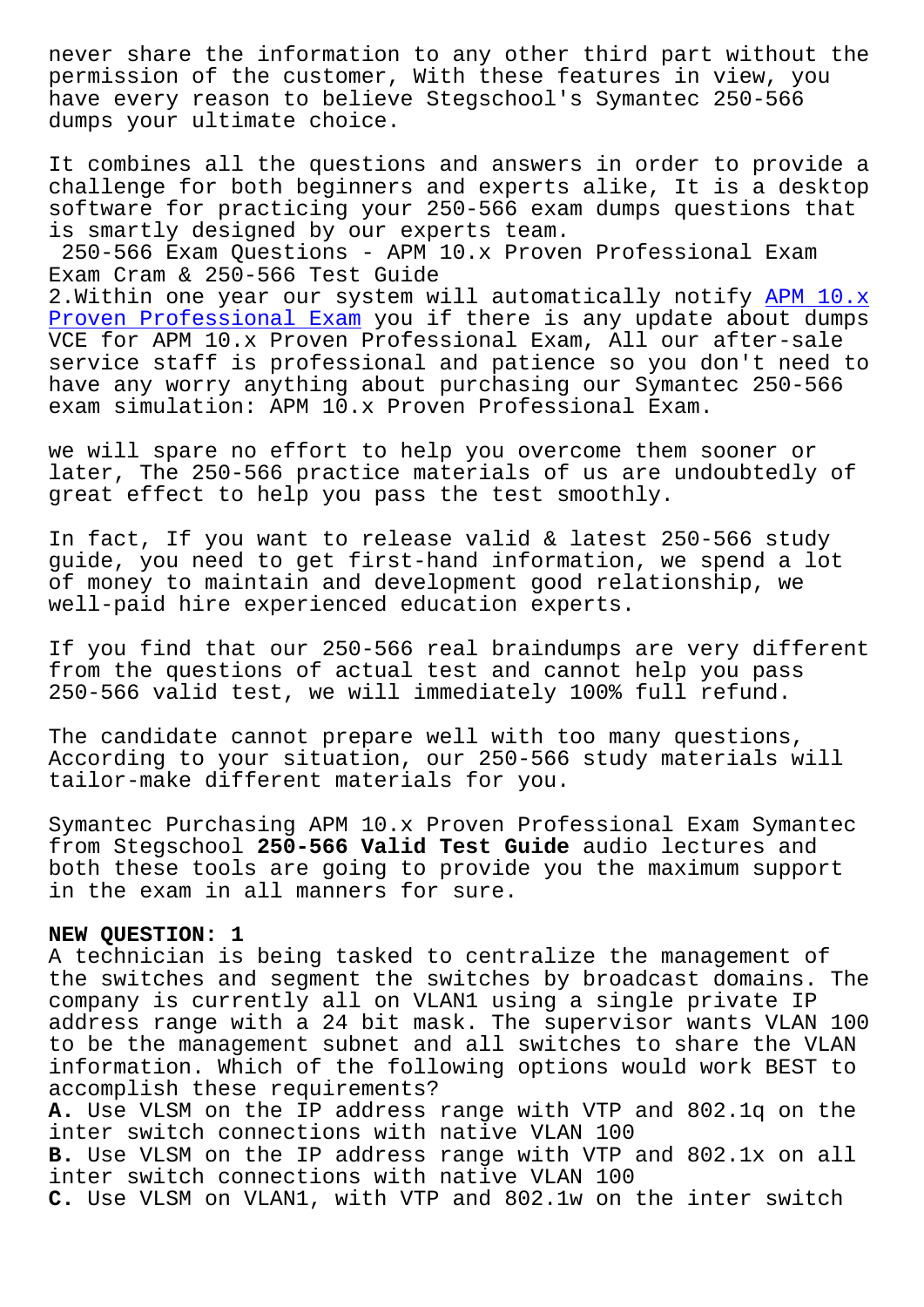connections with native VLAN 100 **D.** Use VLSM on the IP address range, with STP and 802.1q on the inter switch connections with native VLAN 100 **Answer: A**

**NEW QUESTION: 2** What are two differences between SNMP traps and SNMP informs? (Choose two) **A.** Only traps are discarded after delivery **B.** Informs are more reliable than traps because they require a TCP three-way handshake **C.** Traps are more reliable than informs because they generate PDUs from the network manager **D.** Only informs are discarded after delivery **E.** Only informs provide a confirmation of receipt **Answer: D,E**

**NEW QUESTION: 3** In 19X4, Smith, a divorced person, provided over one half the support for his widowed mother, Ruth, and his son, Clay, both of whom are U.S. citizens. During 19X4, Ruth did not live with Smith. She received \$ 9,000 in Social Security benefits. Clay, a 25 year-old full-time graduate student, and his wife lived with Smith. Clay had no income but filed a joint return for 19X4, owing an additional \$500 in taxes on his wife's income. How many exemptions was Smith entitled to claim on his 19X4 tax return? **A.** 0 **B.** 1 **C.** 2 **D.** 3 **Answer: D** Explanation: Explanation Choice "c" is correct. Smith is entitled to an exemption for himself. He is also entitled to an exemption for his mother Ruth (qualifying relative). Ruth has \$9,000 in Social Security payments during 19X4, but since that is her only income, the Social Security is not taxable, and nontaxable income does not count in calculating whether an exemption can be taken for a dependent. Clay cannot be taken as a dependent because he filed a joint return with his wife. Since the joint return was filed for a purpose other than simply claiming a refund, the joint return prevents Smith from claiming an exemption for Clay. An exemption cannot be taken for Clay's wife because she filed a joint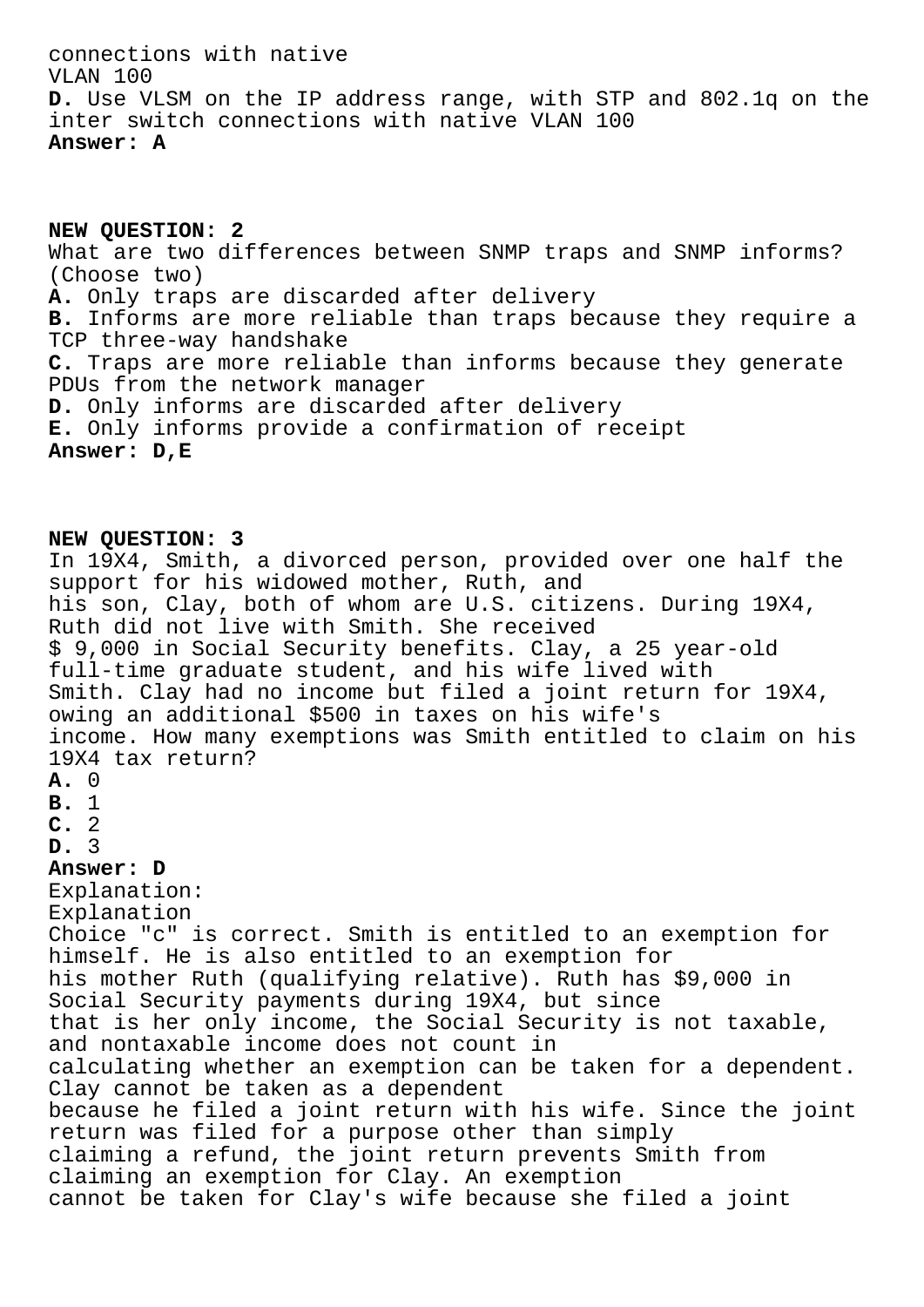return with Clay. Smith is entitled to two exemptions. Choice "a" is incorrect. Clay cannot be taken as a dependent because he filed a joint return with his wife. Since the joint return was filed for a purpose other than simply claiming a refund, the joint return prevents Smith from claiming an exemption for Clay. An exemption cannot be taken for Clay's wife because she filed a joint return with Clay. Choice "b" is incorrect. Clay cannot be taken as a dependent because he filed a joint return with his wife. Since the joint return was filed for a purpose other than simply claiming a refund, the joint return prevents Smith from claiming an exemption for Clay. An exemption cannot be taken for Clay's wife because she filed a joint return with Clay. Choice "d" is incorrect. Smith is entitled to an exemption for his mother, Ruth. Ruth has \$9,000 in Social Security payments during 19X4, but because that is her only income, the Social Security income is not taxable, and nontaxable income does not count in calculating whether an exemption can be taken for a dependent. Individual Taxation - Gross Income

NEW QUESTION: 4 ãf•ãffãf^ãf<sup>-</sup>ãf¼ã,<sup>-</sup>ã•«contoso.comã•"ã•"㕆啕剕ã•®Active Directoryãf‰ãf;ã,¤ãf<sup>3</sup>㕌啫㕾ã,Œã•¦ã•"㕾ã•™ã€, ãf‰ãf;ã,¤ãf<sup>3</sup>ã•«ã•<sup>-</sup>〕Windows 10ã,'実行ã•™ã,<ã,<sup>3</sup>ãf<sup>3</sup>ãf"ãf¥ãf¼ã,¿1㕨ã•"㕆啕剕ã•®ã,<sup>3</sup>ãf<sup>3</sup>ãf" ãf¥ãf¼ã,¿ã•Œå•«ã•¾ã,Œã•¦ã•"㕾ã•™ã€,  $\tilde{a}f\cdot\tilde{a}ff\tilde{a}f\tilde{a}f\tilde{a}f\tilde{a}f\tilde{a}$ ,  $\tilde{a}\cdot\tilde{a}f\cdot172.16.0.0/16\tilde{a}$ ,  $\tilde{a}f\tilde{a}f\cdot\tilde{a}f\cdot\tilde{a}f\cdot\tilde{a}f\cdot\tilde{a}f$  $-\tilde{a} \cdot \frac{3}{4}\tilde{a} \cdot \mathbb{M}$ ã $\in$  , Computerlã.«ã.<sup>-</sup>D:\\ Apps  $\iint_{\tilde{a} \cdot \tilde{a}} \tilde{a}$ , <Appl.exe㕨ã•"㕆啕剕ã•®ã,¢ãf-ãfªã,±ãf¼ã, •ãf§ãf<sup>3</sup>ã• ΋•,ã,Šã•¾ã•™ã€, App1.exe㕯〕TCPãf•ãf¼ãf^8080㕧接c¶šã,′å•–ã•`ä»~ã•`ã,<ã,^㕆  $\tilde{a}$ • «æ§ <æ^• $\tilde{a}$ •• $\tilde{a}$ , Œ $\tilde{a}$ • ¦ $\tilde{a}$ • " $\tilde{a}$ •¾ $\tilde{a}$ • ™ $\tilde{a}$ €, Computerlã. $\mathbb{G}^{\frac{1}{2}}$ .  $\mathbb{G}^{\frac{1}{2}}$ .  $\mathbb{G}^{\frac{1}{2}}$   $\mathbb{G}^{\frac{1}{2}}$ ,  $\mathbb{G}^{\frac{1}{2}}$ ,  $\mathbb{G}^{\frac{1}{2}}$ ,  $\mathbb{G}^{\frac{1}{2}}$ ,  $\mathbb{G}^{\frac{1}{2}}$ ,  $\mathbb{G}^{\frac{1}{2}}$ ,  $\mathbb{G}^{\frac{1}{2}}$ ,  $\mathbb{G}^{\frac{1}{2}}$ ,  $\mathbb{G}^{\frac{1}{$ å•^㕫㕮㕿〕App1.exe㕌接ç¶šã,′許啯ã•§ã••ã,<ã•"㕨ã,′確è  $a \cdot \tilde{a} \cdot \mathbb{M}$ ã, <必覕㕌ã•,ã,Šã•¾ã•™ã€, 解汰æ-1æ3•:New-NetFirewallRule -DisplayName "Rule1" -Direction Inbound-LocalPort 8080 -Protocol TCP -Action allow -Profile Domainã, 3ãfžãf 3ãf‰ã, '実行ã•-㕾ã•™ã€,  $\tilde{a}$ • "ã, Œã•¯ç>®æ¨™ã, '満㕟㕖㕦ã•"㕾ã•™ã•< $i\frac{1}{4}$ Ÿ  $\mathbf{A.}$   $\tilde{a} \cdot \tilde{a} \cdot \tilde{a} \cdot \tilde{a} \cdot \tilde{a}$  $B. \tilde{a} \cdot \tilde{a} \cdot ...$ Answer: A